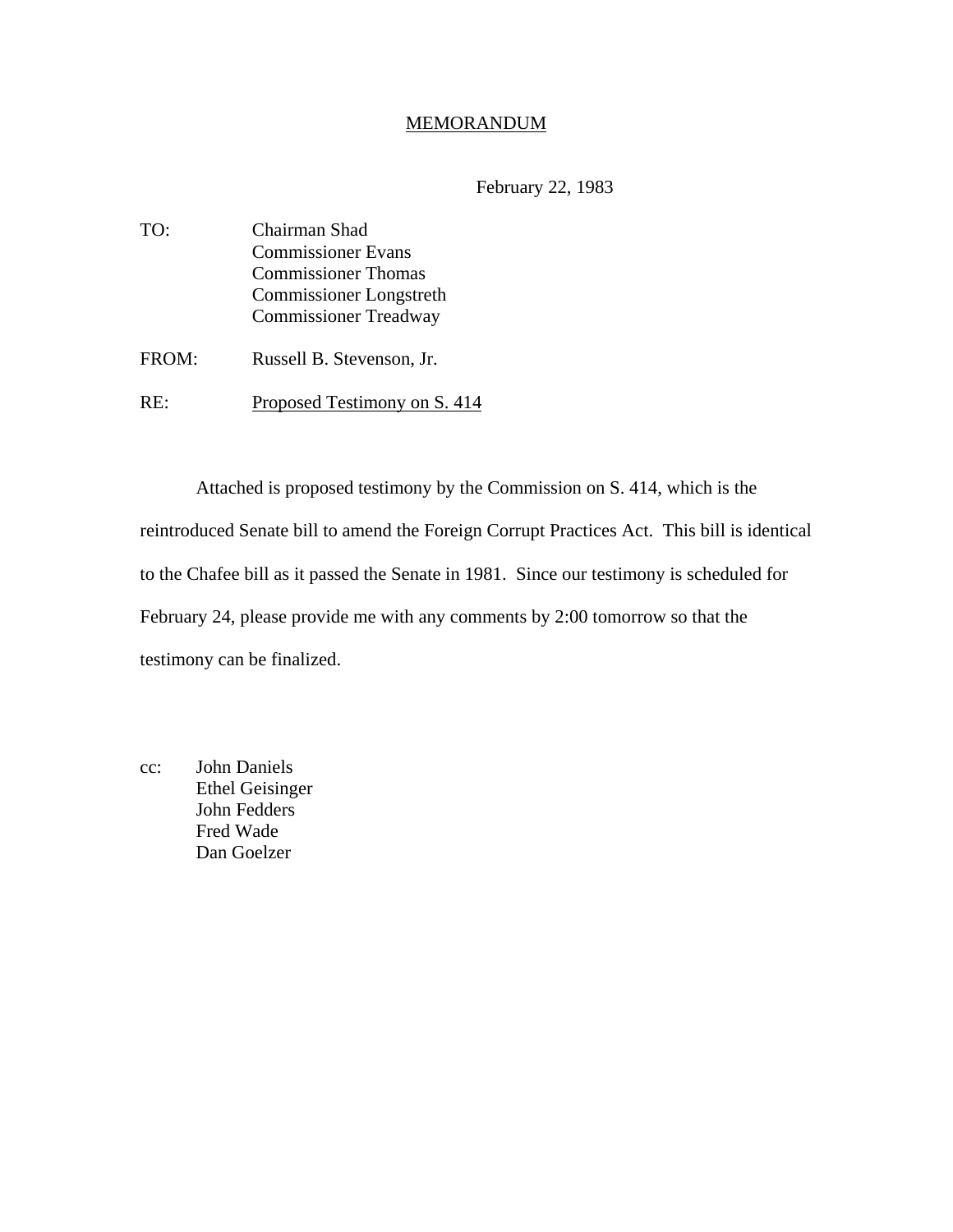# WRITTEN STATEMENT OF THE HONORABLE JOHN S.R. SHAD, CHAIRMAN, SECURITIES AND EXCHANGE COMMISSION, BEFORE THE SENATE COMMITTEE ON BANKING, HOUSING AND URBAN AFFAIRS CONCERNING S. 414

February 24, 1983

## I. Introduction

 The Securities and Exchange Commission appreciates the opportunity to participate in these hearings concerning S. 414, the Business Accounting and Foreign Trade Simplification Act. The Commission supports the goals of that legislation, the simplification and clarification of the Foreign Corrupt Practices Act of 1977 ("FCPA"). S. 414 is consistent with the aims articulated by the Commission in its 1981 testimony on a predecessor bill, S. 708. $^1$  $^1$  Like that bill, S. 414 would eliminate ambiguities and simplify the administration of the FCPA while preserving the goals that the Commission and the Congress sought to achieve when the law was enacted in 1977.

 As the Commission's 1981 testimony indicated, "the Foreign Corrupt Practices Act has generated a substantial degree of consternation among business men of utmost good faith."<sup>[2](#page-1-1)</sup> Most of the concerns expressed to the Commission have arisen from difficulty in interpreting the reach of the accounting provisions of the Act. This lack of certainty exists on the part of independent accountants, financial executives, the securities bar and members of the Commission's staff.

<span id="page-1-0"></span> $\frac{1}{1}$  See Statement of the Honorable John S.R. Shad, Chairman, Securities and Exchange Commission, before Joint Hearings of the Subcommittee on Securities and the Subcommittee on International Finance and Monetary Policy of the Senate Committee on Banking, Housing and Urban Affairs Concerning S. 708 (June 16, 1981). [Hereinafter "1981 Testimony"]

<span id="page-1-1"></span><sup>2</sup> 1981 Testimony at 5.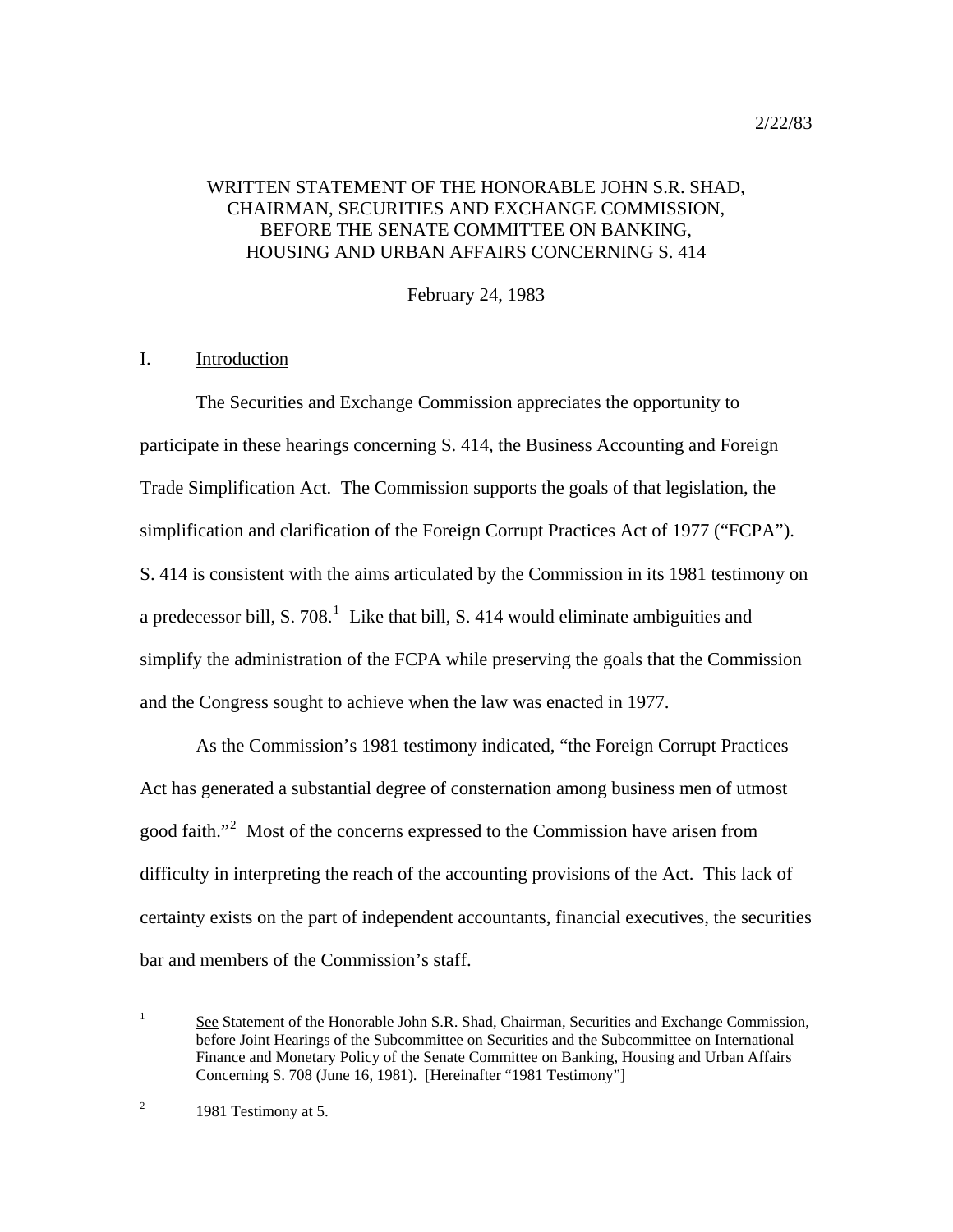### II. The Accounting Provisions

 In response to such concerns, the Commission supported legislation in the last Congress which would have clarified the FCPA and eliminated ambiguities. In addition, it has provided guidance concerning its interpretation of the accounting provisions<sup>[3](#page-2-0)</sup> and supported the Justice Department's efforts to afford guidance concerning the bribery prohibitions.[4](#page-2-1)

 Moreover, as will be shown in greater detail below, it does not appear that the Commission needs the tool of the FCPA to implement its traditional responsibilities for enforcing the disclosure and antifraud provisions of the securities laws. Since enactment of the FCPA, the Commission has brought 21 injunctive actions in which it has alleged violations of the FCPA's accounting provisions. However, all these actions also cited other sections of the Exchange Act, and all could have been brought and sustained without reference of Section  $13(b)(2)$  (which was added by the FCPA). Thus, with or without the accounting provisions of the FCPA the Commission retains the ability to enforce full disclosure of material information to the investing public.

#### A. The Purpose of the Accounting Provisions

The accounting provisions of the Act, which are contained in Section  $13(b)(2)$  of the Securities Exchange Act, require issuers: (a) "to make and keep books, records, and

<span id="page-2-0"></span><sup>&</sup>lt;sup>2</sup><br>3 Securities Exchange Act Release No. 17500 (Jan. 29, 1981), 46 F.R. 11544 (Feb. 9, 1981), 21 SEC Docket 1466 (Feb. 10, 1981) (hereinafter "the Commission's 1981 Policy Statement"). See also Securities Exchange Act Release No. 15570 (Feb. 15, 1979), 44 F.R. 10964 (Feb. 23, 1979), 16 SEC Docket 1143 (Mar. 6, 1979); Securities Exchange Act Release No. 15772 (Apr. 30, 1979), 44 F.R. 26702 (May 4, 1979), 17 SEC Docket 421 (May 15, 1979); Securities Exchange Act Release No. 16877 (June 6, 1980), 45 F.R. 10134 (June 13, 1980), 20 SEC Docket 310 (June 24, 1980).

<span id="page-2-1"></span><sup>4</sup> Securities Exchange Act Release No. 17099 (Aug. 28, 1980), 45 F.R. 59001 (Sept. 5, 1980), 20 SEC Docket 1258 (Sept. 16, 1980).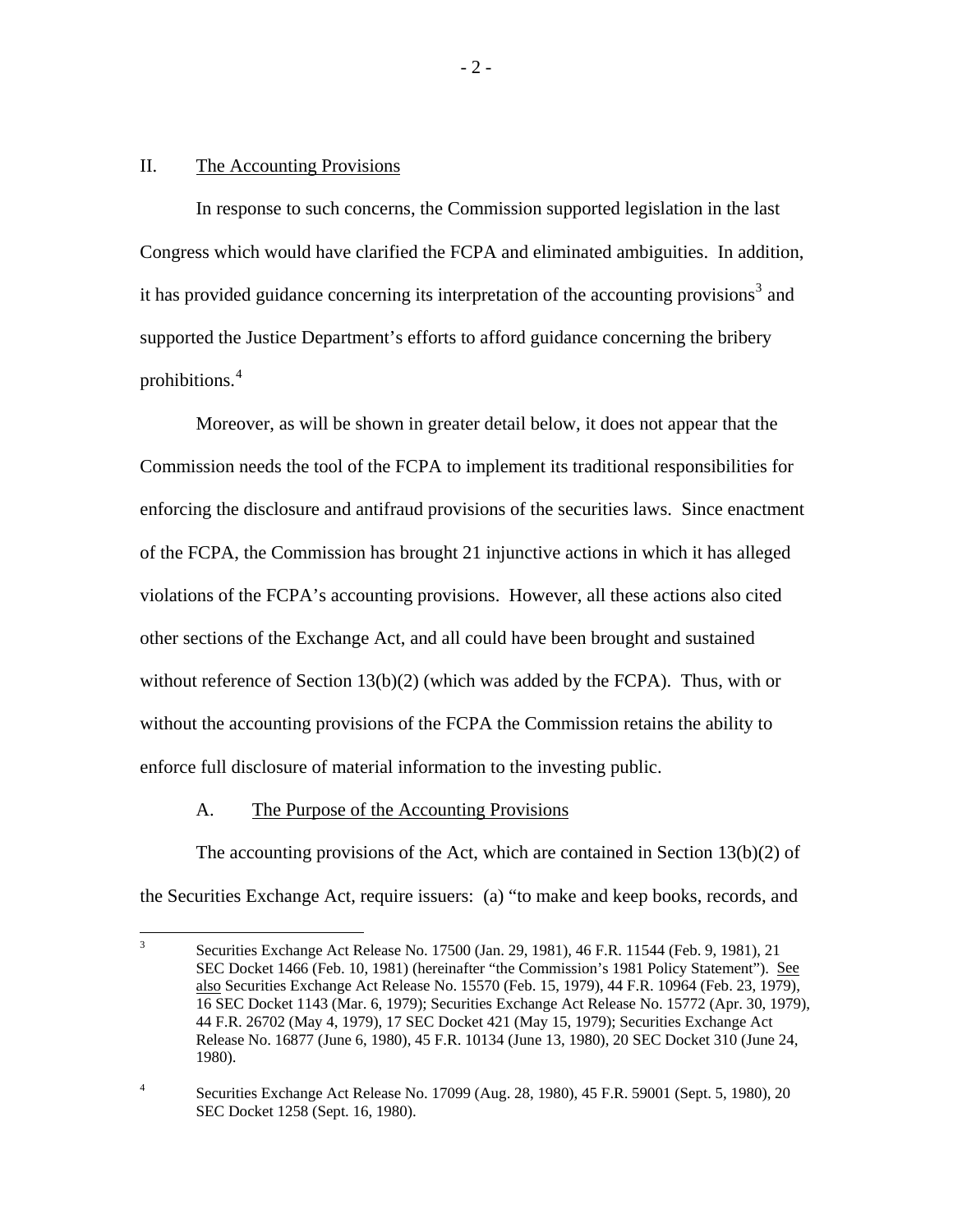accounts, which, in reasonable detail, accurately and fairly reflect the transactions and dispositions of the assets of the issuer;" and (b) "to devise and maintain a system of internal accounting controls sufficient to provide reasonable assurances that \* \* \*" certain statutory objectives are met.<sup>[5](#page-3-0)</sup>

### B. Accounting Provision Amendments

Amendments to the accounting provisions should accomplish two goals in addition to ensuring that the statutory objectives of the FCPA are met. First, they should provide greater certainty in order that persons subject to the Act know what it permits and what it prohibits. Second, amendments should reduce compliance requirements that are not necessary to the accomplishment of the statutory objectives. These goals remain the appropriate ones in any efforts to amend the FCPA. The Commission recognizes that there may be a variety of ways to achieve them. Its analysis of S. 414 indicates that this bill does address all of the relevant concerns while still preserving the principal objectives of the FCPA.

<span id="page-3-0"></span>5

These objectives are reasonable assurances that:

 <sup>(</sup>i) transactions are executed in accordance with management's general or specific authorization;

 <sup>(</sup>ii) transactions are recorded as necessary (I) to permit preparation of financial statements in conformity with generally accepted accounting principles or any other criteria applicable to such statements, and (II) to maintain accountability for assets;

 <sup>(</sup>iii) access to assets is permitted only in accordance with management's general or specific authorization; and

 <sup>(</sup>iv) the record accountability for assets is compared with the existing assets at reasonable intervals and appropriate action is taken with respect to any differences.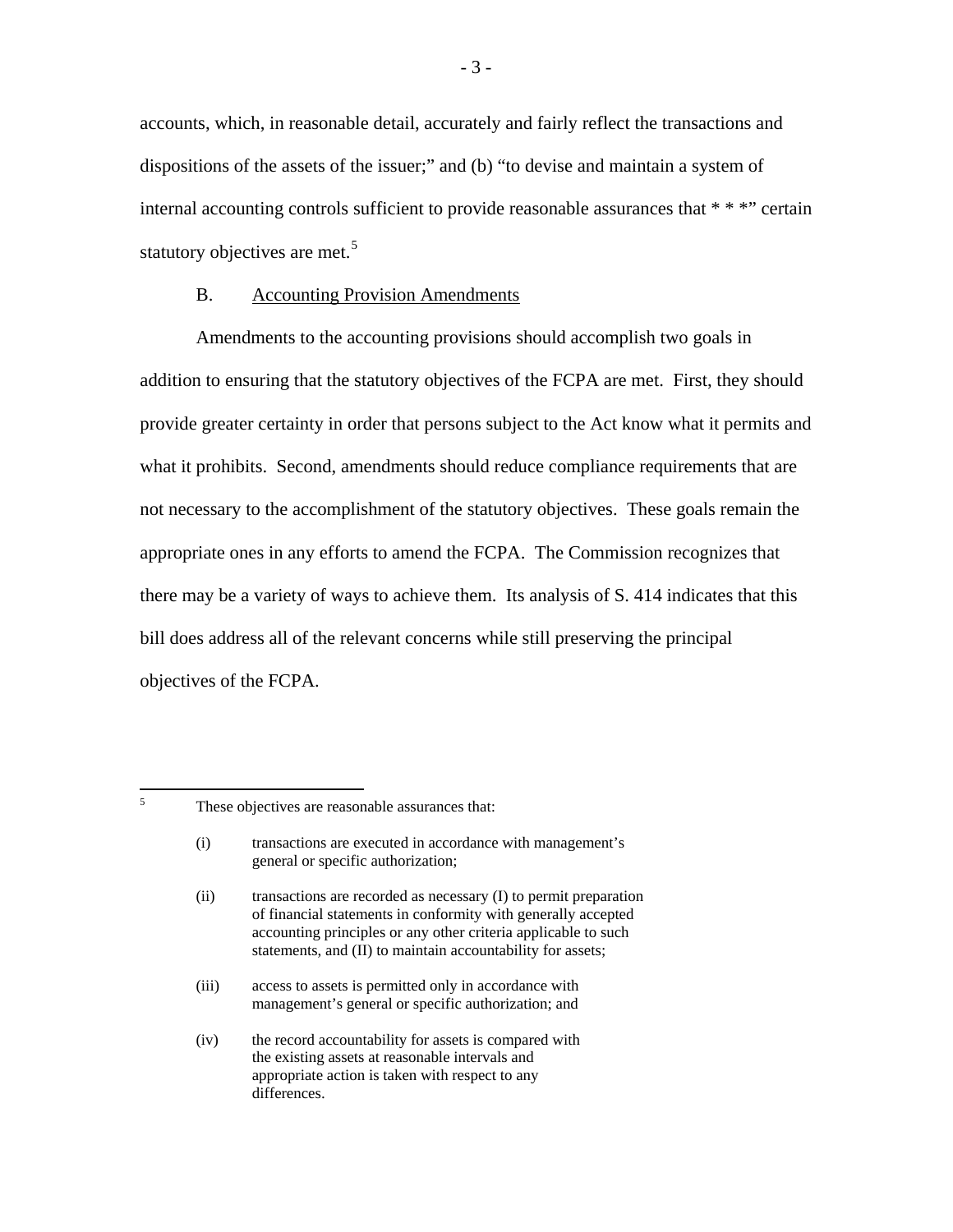### 1. Achievement of Greater Certainty

 Meaningful and cost-effective compliance requires that the law be understandable and unambiguous. The law should reduce uncertainty, not compound it.

 S. 414 would eliminate the existing requirement that reporting companies "make and keep records which, in reasonable detail, accurately and fairly reflect the transactions and dispositions of the assets of the issuer." That recordkeeping requirement has been one of the greatest sources of ambiguity and interpretative difficulty in the statute. The elimination of this requirement, however, would not sacrifice the goals underlying the FCPA.

 The legislative history of the FCPA shows that the books and records provisions and the internal controls provision were intended to be coordinate. S. 414 would continue to hold management responsible for providing reasonable assurances that corporate transactions are recorded accurately and in reasonable detail.

 As Statement on Auditing Standards No. 1 reflects, "The objective of accounting control with respect to the recording of transactions requires that they be recorded at the amounts and in the accounting periods in which they were executed and be classified in appropriate accounts."<sup>[6](#page-4-0)</sup> Moreover, the Senate bill would prohibit the knowing circumvention of a system of internal accounting controls. This would include the deliberate falsification of books and records or other conduct calculated to evade the internal accounting controls requirement.

 Thus, S. 414 effectively addresses the difficult problem of statutory ambiguity and preserves the goals of the statute.

<span id="page-4-0"></span> 6 Section 320.38. - 4 -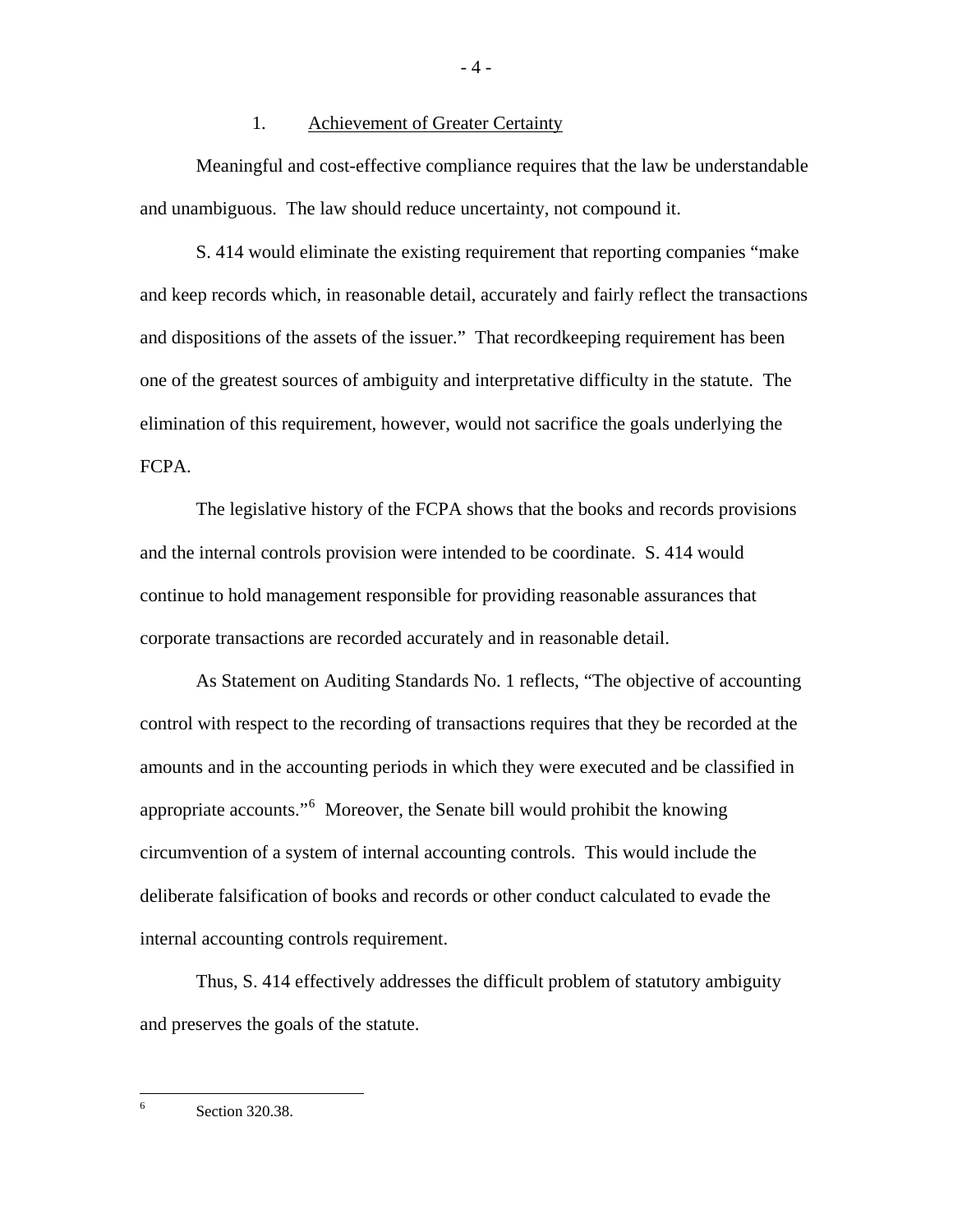In a further step in the direction of certainty, S. 414 adopts the Commission's 1981 recommendation that "reasonable assurances" be defined as those that would "satisfy prudent individuals in the conduct of their own affairs, having in mind a comparison between benefits to be obtained and costs to be incurred in obtaining such benefits. $"$ <sup>[7](#page-5-0)</sup>

 The cost-benefit test is presently contained in the legislative history of the Act, but is not set forth in the statute. The test is consistent with the auditing standard which recognizes that "the cost of internal control should not exceed the benefits expected to be derived."<sup>[8](#page-5-1)</sup> The auditing standard also recognizes that "[t]he benefits consist of reductions in the risk of failing to achieve the objectives implicit in the definition of accounting control."<sup>[9](#page-5-2)</sup>

 The prudent person standard is new. It would provide a benchmark for assessing the reasonableness of management judgments concerning systems of internal accounting controls.

### 2. Reduction of Compliance Costs

 The proposed legislation would reduce undue compliance costs by making clear, in the language of the statute, that no criminal liability will result solely from failure to comply with the accounting provisions. If a violation of the accounting provisions should be associated with criminal violations of other provisions of the securities laws, a criminal prosecution could be brought on the basis of those other provisions.

<span id="page-5-2"></span>9 Id.

<span id="page-5-0"></span><sup>-&</sup>lt;br>7 1981 Testimony at 10-12.

<span id="page-5-1"></span><sup>8</sup> Statement on Auditing Standard No. 1, Section 320.32.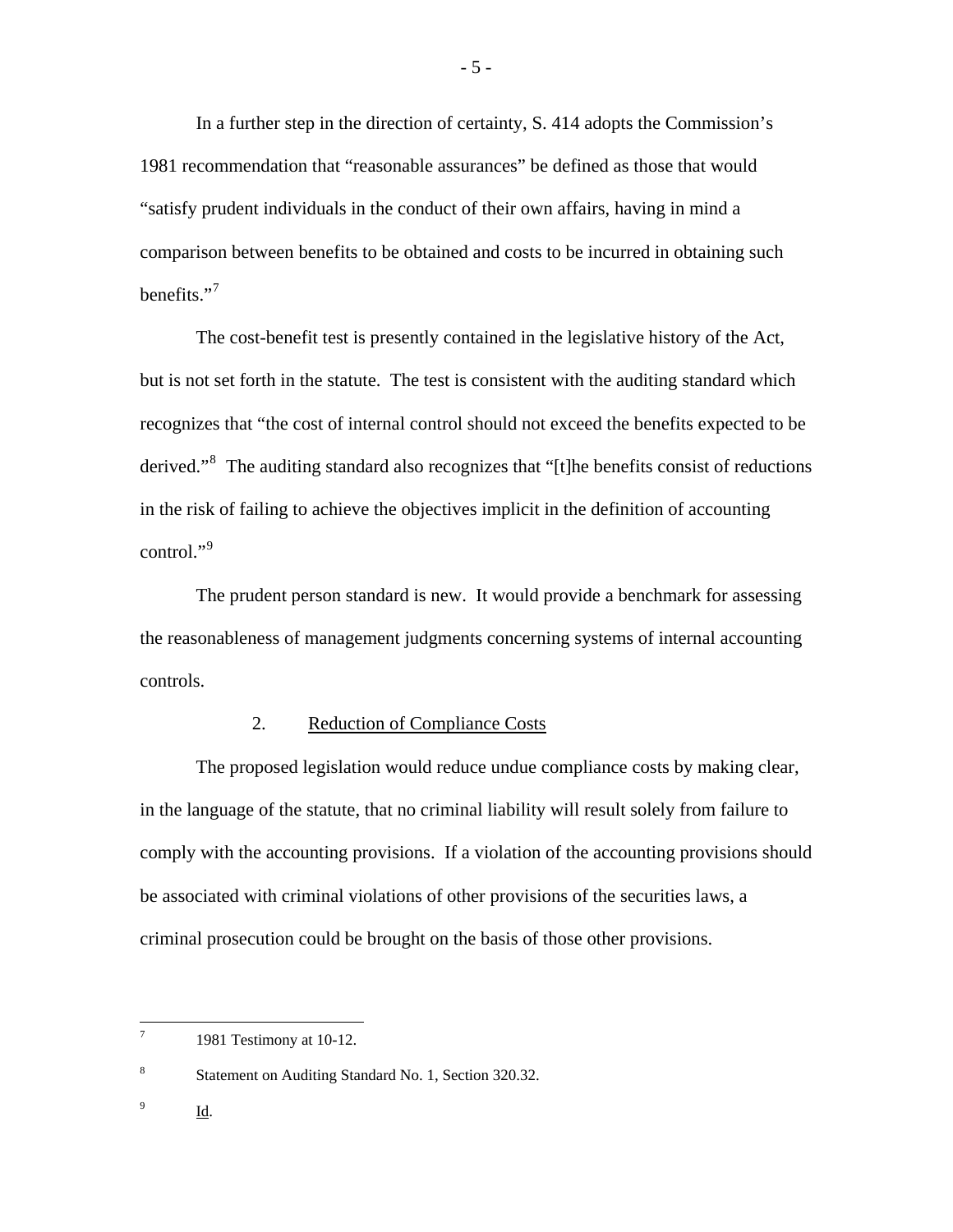The bill would also make clear that no civil injunctive relief may be imposed with respect to an issuer for failing to comply with the accounting provisions "if it can show that it acted in good faith in attempting to comply with the internal accounting controls requirement." This is consistent with the Commission's 1981 testimony, which made clear the Commission's view that it is inappropriate to hold a corporation liable for recordkeeping or internal accounting controls violations by low or middle level employees, in the absence of involvement by senior officials.<sup>[10](#page-6-0)</sup>

 Persons other than an issuer would only be subject to civil injunctions if they knowingly cause an issuer to fail to devise or maintain an adequate system of internal accounting controls. While this amendment has no counterpart in the present law, it is also consistent with the Commission's 1981 testimony.

 The proposed legislation would also clarify the extent to which issuers may be held responsible when they hold 50 percent or less of the voting power of a subsidiary. The bill would require that an issue proceed in good faith to use its influence, to the extent reasonable under the issuer's circumstances, to cause such a firm to comply with the internal accounting controls requirement. This provision is also consistent with the Commission's 1981 testimony, which proposed that the 50 percent or less standard refer to voting power, instead of equity capital (as originally proposed in S. 708).

## C. The Commission's Enforcement of the Accounting Provisions

 The Commission has brought 24 enforcement actions under the accounting provisions since the FCPA was enacted in 1977, including 21 injunctive actions and 3

10 1981 Testimony at 15-18.

<span id="page-6-0"></span> $10^{\circ}$ 

- 6 -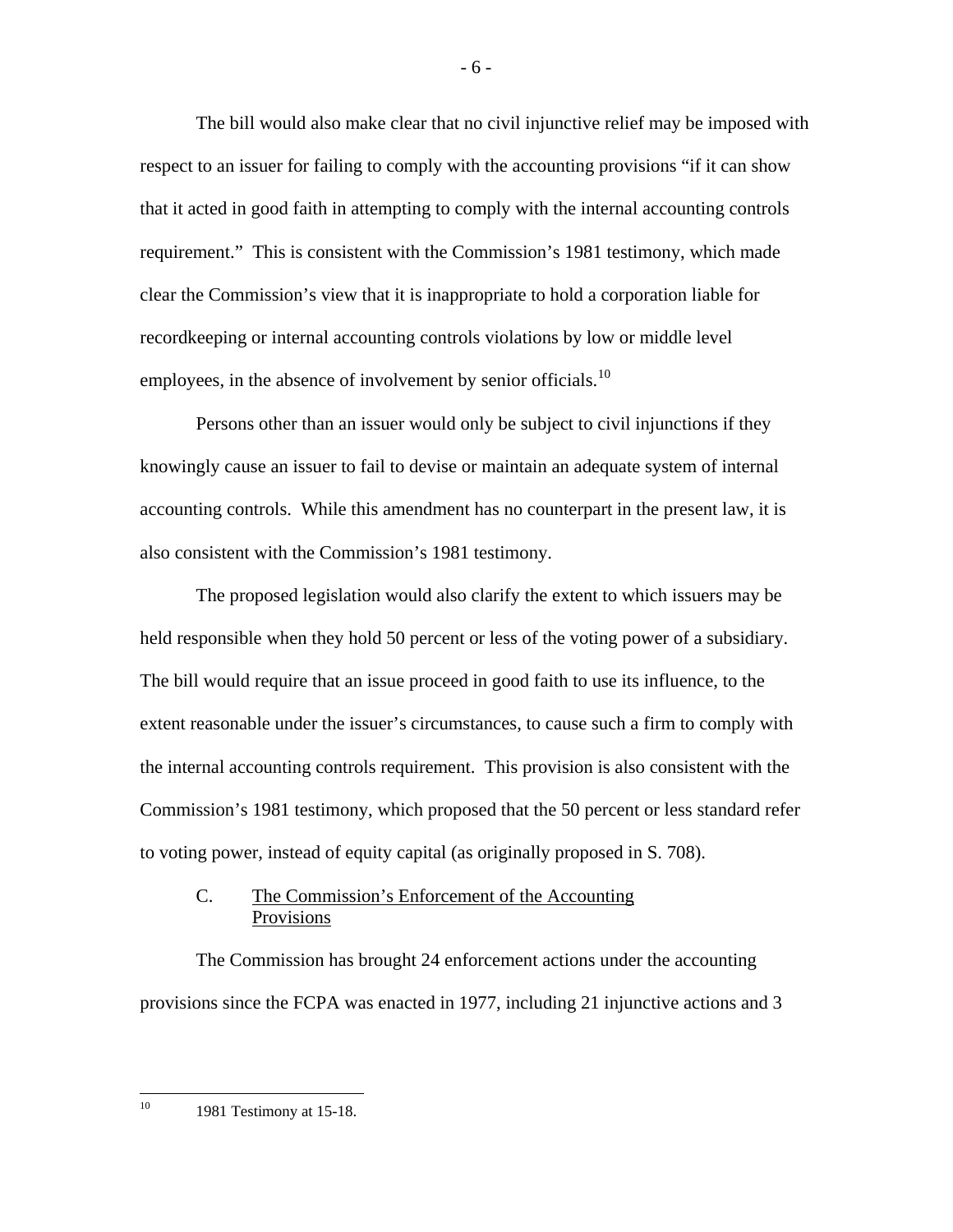administrative proceedings. Sixteen of these actions, or two-thirds, have been brought during the past year and one-half.

 Violations of the accounting provisions have all been uncovered in connection with inquiries into other possible violations of the securities laws. Each of the injunctive actions has involved allegations that the corporate defendant violated one or more disclosure requirements of the federal securities laws. These include the antifraud provisions contained in Sections 10(b) of the Securities Exchange Act, the reporting requirements set forth in Section 13(a), and the proxy provisions contained in Section 14(a) of the Act, and applicable rules. Thus, each of these injunctive actions could have been prosecuted without reference to the FCPA accounting provisions. Two of the three administrative proceedings were based solely upon the accounting provisions.<sup>[11](#page-7-0)</sup>

 To date, there have been no judicial interpretations to clarify the accounting provisions. The defendants or respondents in the \_\_\_\_\_\_\_\_\_ cases that have been settled have consented to the entry of permanent injunctions against future violative conduct or other relief without admitting or denying the Commission's allegations. The remaining \_\_\_\_\_\_ cases are pending.

 The cases brought to enforce the accounting provisions have involved improper accounting with respect to four broad categories of conduct: (a) questionable or illegal payments; (b) exaggeration of company sales and assets, or the failure to keep adequate records of business transactions; (c) misappropriation or diversion of corporate assets in

- 7 -

<span id="page-7-0"></span> $11$ In the Matter of Telex Corporation (Admin. Proceeding File No. 3-6123, Securities Exchange Act Release No. 18694, commenced Apr. 29, 1982); In the Matter of Government Securities Management Company, Inc. (Admin. Proceeding File No. 3-6153, Investment Advisers Act Release No. 814, commenced July 21, 1982).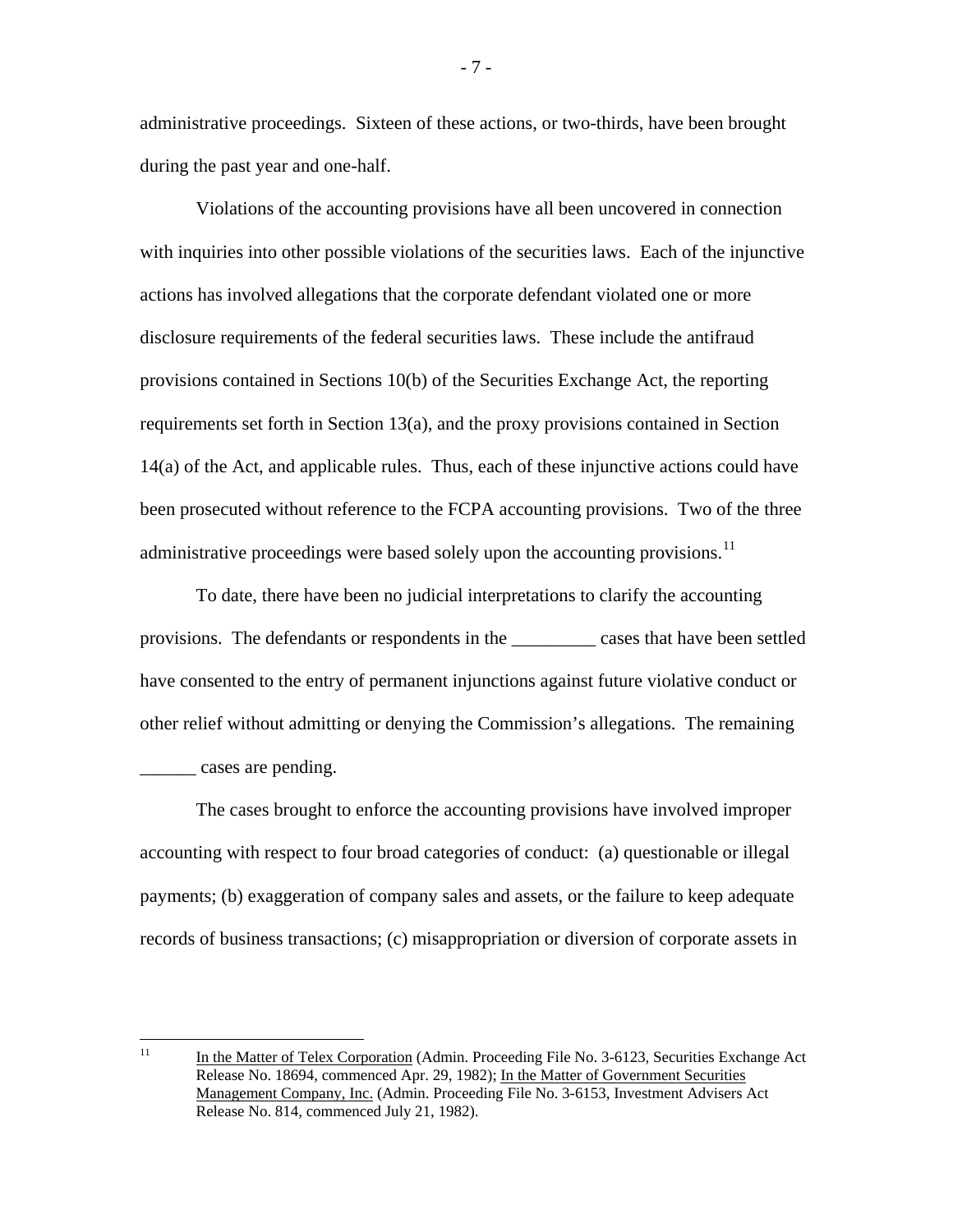cases that have not involved questionable or illegal payments; and (d) unauthorized management perquisites.

#### III. The Anti-Bribery Provisions

 The FCPA also charges the Commission with responsibility for civil enforcement of the prohibition against the bribery of foreign government officials by issuers. This prohibition contained in Section 30A of the Securities Exchange Act was added by the FCPA. It has been a less important part of the Commission's enforcement authority. To date, the Commission has brought two enforcement actions under this provision.<sup>[12](#page-8-0)</sup> Each of these cases also included allegations of antifraud and disclosure violations and thus could have been maintained under the federal securities laws without reliance on Section 30A.

 The Commission's mandate is to protect investors through full disclosure. The Commission made it clear, prior to enactment of the FCPA, that the prohibition of foreign bribery raised important issues of national policy unrelated to the objectives of the securities laws. Former Commission Chairman Hills recommended to the Senate Banking Committee that, if Congress chose to outlaw such transactions, it should not do so under the securities laws.<sup>[13](#page-8-1)</sup> Congress decided, however, to assign responsibility for civil enforcement of the prohibitions applicable to issuers to the Commission, and assigned criminal enforcement to the Justice Department.

<span id="page-8-0"></span> $12 \overline{ }$ 12 SEC v. Katy Industries, et al. (N.D. Ill., Civil Action No. 78C-3476, commenced Aug. 30, 1978); SEC v. Sam P. Wallace, Inc., et al. (D.D.C., Civil Action No. 81-1915, commenced Aug. 13, 1981).

<span id="page-8-1"></span><sup>13</sup> Testimony of Roderick M. Hills, Chairman, Securities and Exchange Commission, Before the Senate Committee on Banking, Housing, and Urban Affairs, p. 9 (Mar. 16, 1977).